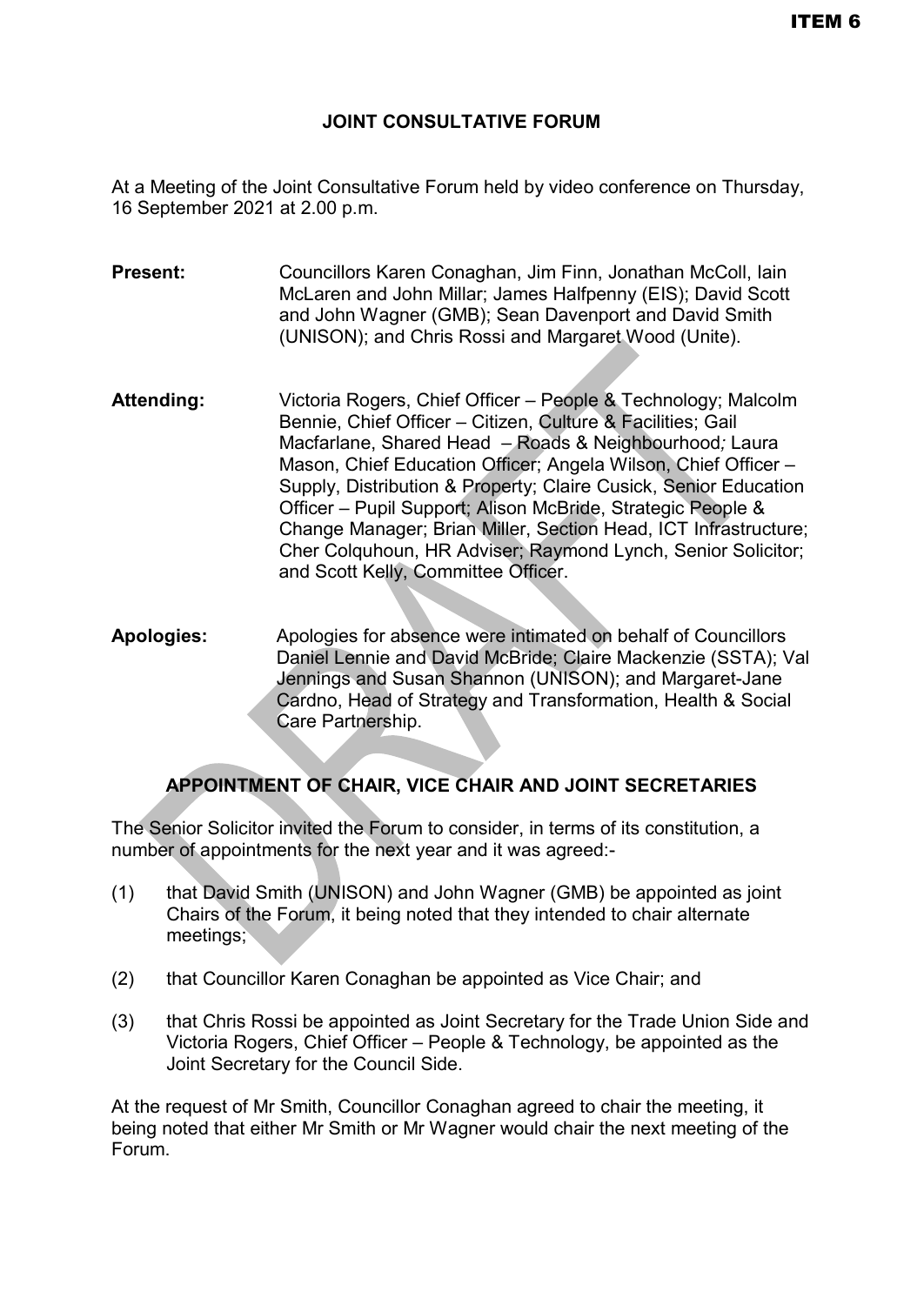## **Councillor Karen Conaghan in the Chair**

### **DECLARATIONS OF INTEREST**

It was noted that there were no declarations of interest in any of the items of business on the agenda.

### **MINUTES OF PREVIOUS MEETING**

The Minute of Meeting of the Joint Consultative Forum held on 20 June 2021 were submitted and approved as a correct record.

## **PRESENTATION: CYBER SECURITY**

Brian Miller, Section Head, ICT Infrastructure, gave a presentation on Cyber Security. The main points covered in the presentation were:-

- The history of Cyber Security.
- Online scams related to the COVID-19 pandemic.
- An overview of malware, ransomware and phishing, including details of phishing tests carried out by the Council, it being noted that in relation to the most recent such test, 14% of employees (434 users) had opened the email which had been sent, 311 of whom had also clicked on the link which it contained.
- Details of exercises encouraged by the Scottish and UK governments, it being noted that the Council was preparing for civil contingency and ICT security exercises through to the end of the year.
- Descriptions of some recent attacks which had been successfully carried out against various organisations and an overview of recommended defensive measures to be taken.

Councillor Conaghan, Chair, thanked Mr Miller for his informative presentation.

# **PRESENTATION: 'EQUALLY SAFE IN PRACTICE'**

Cher Colquhoun, HR Adviser, gave a presentation on 'Equally Safe in Practice'. The main points covered in the presentation were:-

- The contribution of the local authority to progress an Equally Safe Workforce Development Framework which was designed to deliver training in violence against women and girls.
- That training is tailored to all levels within an organisation.
- Details of e-learing modules aimed at the general workforce to develop an understanding of gender, sexual violence and domestic abuse, it being noted that higher-level training would be developed in due course.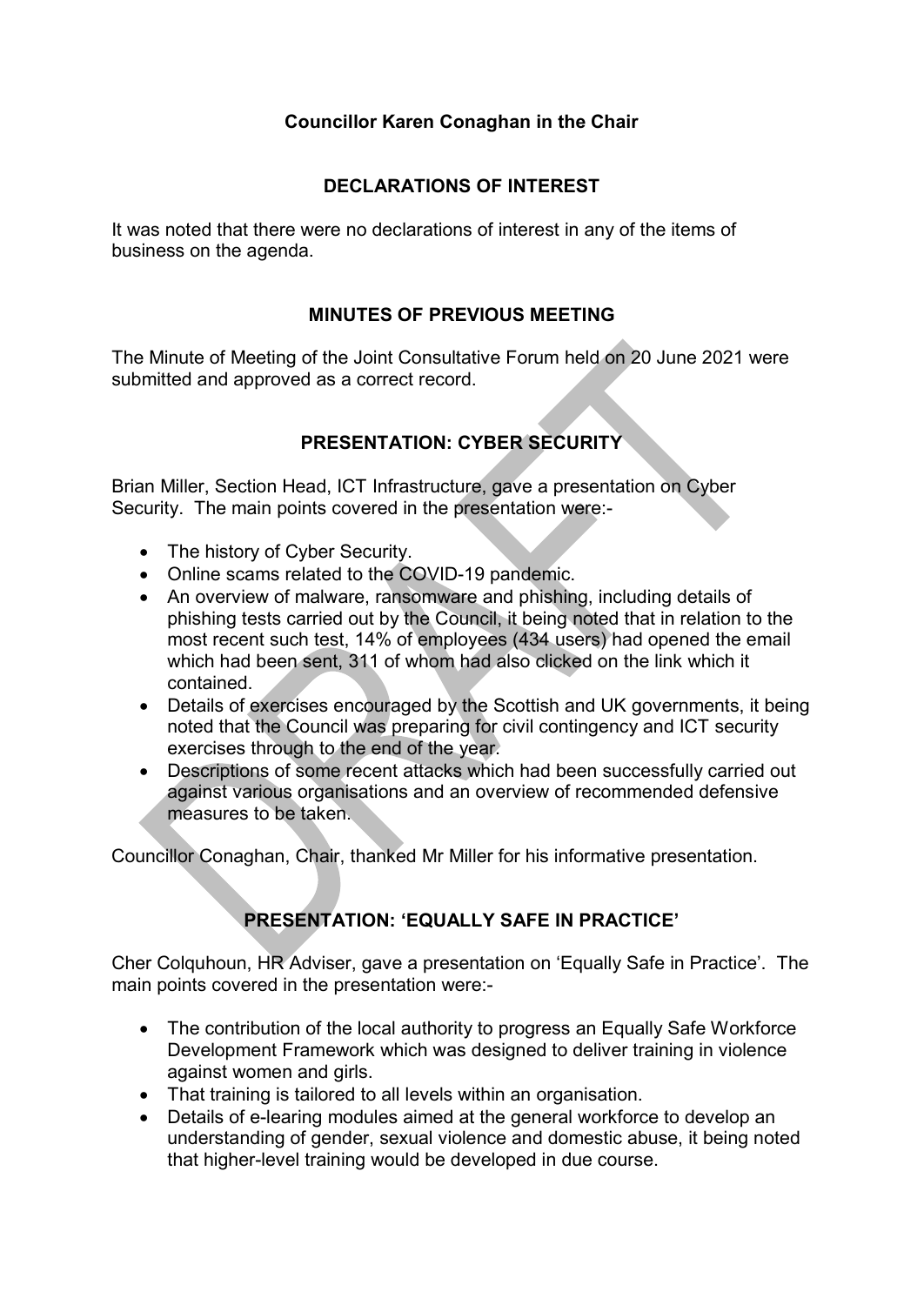• The procedures to test and evaluate training and the timeline for the development of the project, including the planned introduction of Level 1 training by the end of the year.

It was agreed that the HR Adviser would give this presentation at a future Elected Member seminar.

Councillor Conaghan, Chair, thanked Ms Colquhoun for her informative presentation.

## **ANNUAL MONITORING REPORT – EMPLOYMENT EQUALITIES**

A report was submitted by the Chief Officer – People & Technology advising of employment equalities matters for the year 2020/21.

After discussion and having heard the HR Adviser in explanation of the report and in answer to Members' questions, the Forum agreed to note the contents of the report.

# **TRADES UNIONS ISSUES**

The Forum noted that the Trades Unions had not provided, in advance of the meeting, any issues that they wished to raise.

The Forum heard from Mr Halfpenny who requested an update on the delivery of flu vaccinations.

In response, the Chief Officer  $\angle$  People & Technology advised that, as was the case each year, the Council had, at the beginning of the year, ordered a number of flu vaccine doses which would be administered by Occupational Health.

Following discussion it was noted:-

- (1) that NHS Greater Glasgow and Clyde had intimated that teaching staff would be vaccinated in accordance with the national seasonal flu vaccination programme and not by Occupational Health;
- (2) that advice was awaited on whether learning assistants would be part of the same vaccination programme as teachers and that the Chief Officer would relay this information to the Trades Unions when known;
- (3) that more information would be provided at the next meeting of the Conveners' Group on the various groups which the Council would prioritise for vaccination by Occupational Health; and
- (4) that the Chief Officer would in due course issue an Elected Member Briefing setting out which groups would be identified for vaccination by Occupational Health and which groups would be covered by the national campaign.